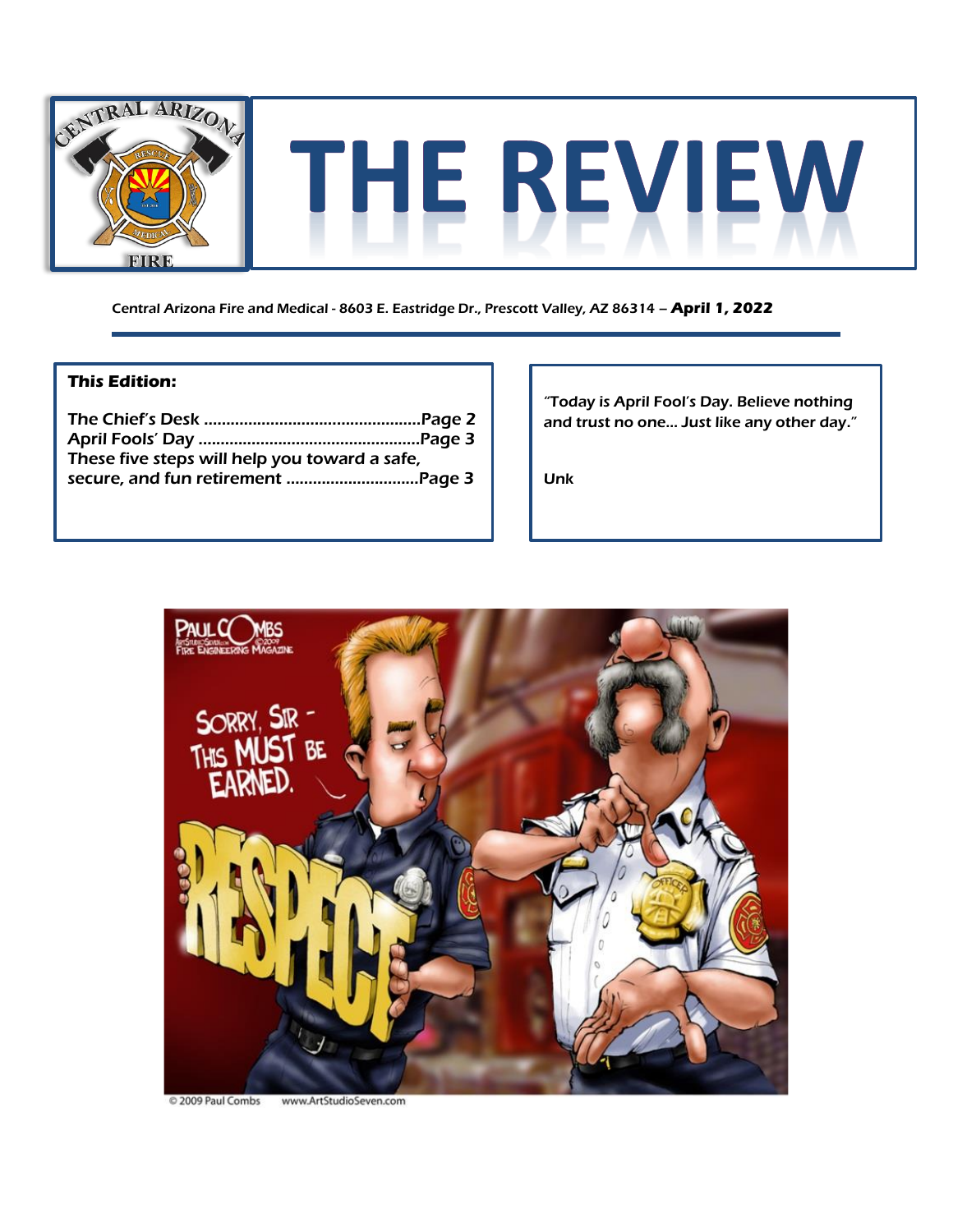### **The Chief's Desk**

**(Note: I wrote this prior to Governor Ducey rescinding all emergency declarations regarding COVID. Additionally, our administrative directive was sent out well before the Governor made any changes. To that end, we are happy that he finally decided to follow our leadHe should have followed our example from the beginning.)**

Happy April Fools' Day!! It's not a federal holiday or anything, but the tradition of playing practical jokes on April  $1<sup>st</sup>$  each year is alive and well in 2022. More on that in another section. That said, have fun, and be mindful that not everything you hear today will be true  $\textcircled{3}$ 

What I'm about to write may seem like an April Fools' joke, but it is not. However, I think April  $1<sup>st</sup>$  may mean something different to many of us at CAFMA moving forward. The AD was already sent, but I wanted to take a moment to remind you of the significance of today for our organization, and take a moment to reflect. As of Friday, April 1, 2022, as far as CAFMA is concerned, the pandemic is over and we have declared COVID endemic. We've recognized that COVID has

#### **Upcoming Events:**

April 4: Senior Staff Meeting, Stakeholders meeting at the Capitol April 5: Labor/Management, Lunch Meeting April 6: Preseason Cooperator's Meeting, FRI Program Planning Meeting April 7: AFDA meeting, Admin Specialist Interviews

#### **Board Meetings:**

April 18: Administration Budget work shop – 1300-1500

April 25: Administration CVFD – 1600-1630 CYFD – 163-1700 CAFMA – 1700-1830

been endemic for a long time; however, the Federal Government and State of Arizona have not officially moved from 'alert five' to 'calm down'.

Why are we declaring COVID endemic for our organization? First and foremost, forcing people to stay home for five to ten days has caused staffing issues, and taken a toll on our budget. We simply cannot keep operating the way we have throughout the "pandemic." Second, the numbers and science do not add up to a pandemic any longer, and there is some question as to whether or not they ever did. Apparently, the CDC and the Feds are not great with numbers so their data is a mess. Adding to that is the fact that many of the tests cannot differentiate between COVID and the flu or a cold.

So, what does this mean for CAFMA? We never mandated masks, didn't shut down training, only limited access to stations for a few months, and we have not, nor will we, mandate the shot/s. Seems like we have been acting as if COVID was endemic for much of the pandemic anyway. The only thing that we have been following is the length of time a person should be out of work as recommended by the CDC, and that ends today.

Starting April 1, 2022, CAFMA will no longer mandate the number of days you must remain out of work if you are sick. In short, we are returning to our normal sick leave policy. We do ask that if you are sick and have a fever, that you stay home until you are 24 hours post-fever... you know, the normal way of doing things. If you do not have a fever and do not feel sick, we ask that you come to work.

#### **Cont. Page 4**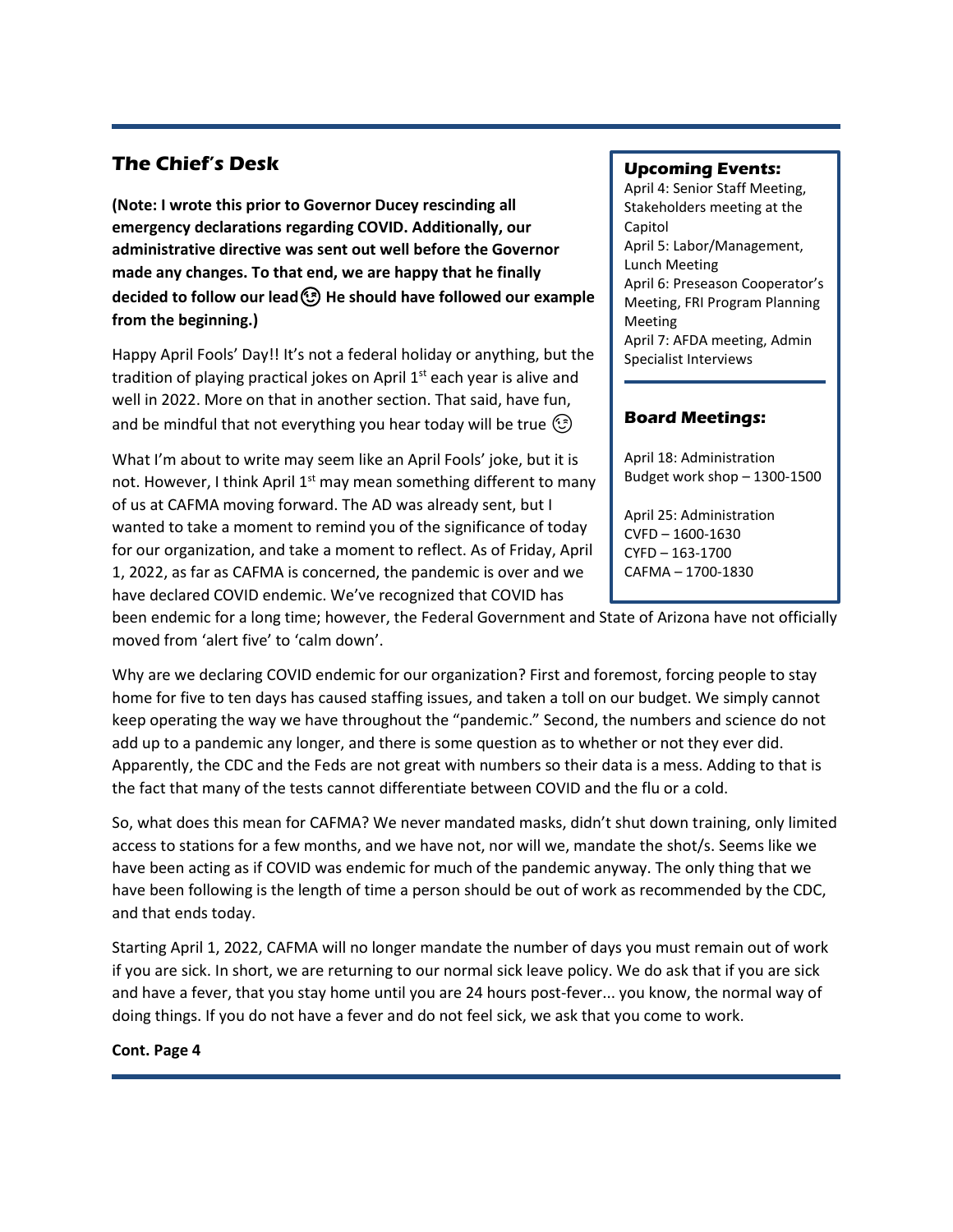# **April Fools' Day**

#### **By: History.com editors**

April Fools' Day—celebrated on April 1 each year—has been celebrated for several centuries by different cultures, though its exact origins remain a mystery. April Fools' Day traditions include playing hoaxes or practical jokes on others, often yelling "April Fools!" at the end to clue in the subject of the April Fools' Day prank. While its exact history is shrouded in mystery, the embrace of April Fools' Day jokes by the media and major brands has ensured the unofficial holiday's long life.

#### **Origins of April Fools' Day**

Some historians speculate that April Fools' Day dates back to 1582, when France switched from the Julian calendar to the Gregorian calendar, as called for by the Council of Trent in 1563. In the Julian Calendar, as in the Hindu calendar, the new year began with the spring equinox around April 1.

People who were slow to get the news or failed to recognize that the start of the new year had moved to January 1 and continued to celebrate it during the last week of March through April 1 became the butt of jokes and hoaxes and were called "April fools." These pranks included having paper fish placed on their backs and being referred to as "poisson d'avril" (April fish), said to symbolize a young, easily caught fish and a gullible person.

#### [history.com](https://www.history.com/topics/holidays/april-fools-day)

# **These five steps will help you toward a safe, secure, and fun retirement**

**By: Julia Kagan**

Retirement planning is a multistep process that evolves over time. To have a comfortable, secure—and fun—retirement, you need to build the financial cushion that will fund it all. The fun part is why it makes sense to pay attention to the serious—and perhaps boring—part: planning how you'll get there.

Retirement planning starts with thinking about your retirement goals and how long you have to meet them. Then you need to look at the types of retirement accounts that can help you raise the money to fund your future. As you save that money, you have to invest it to enable it to grow.

The surprise last part is taxes: If you've received tax deductions over the years for the money that you've contributed to your retirement accounts, then a significant tax bill awaits when you start withdrawing those savings. There are ways to minimize the retirement tax hit while you save for the future—and to continue the process when that day arrives and you actually do retire.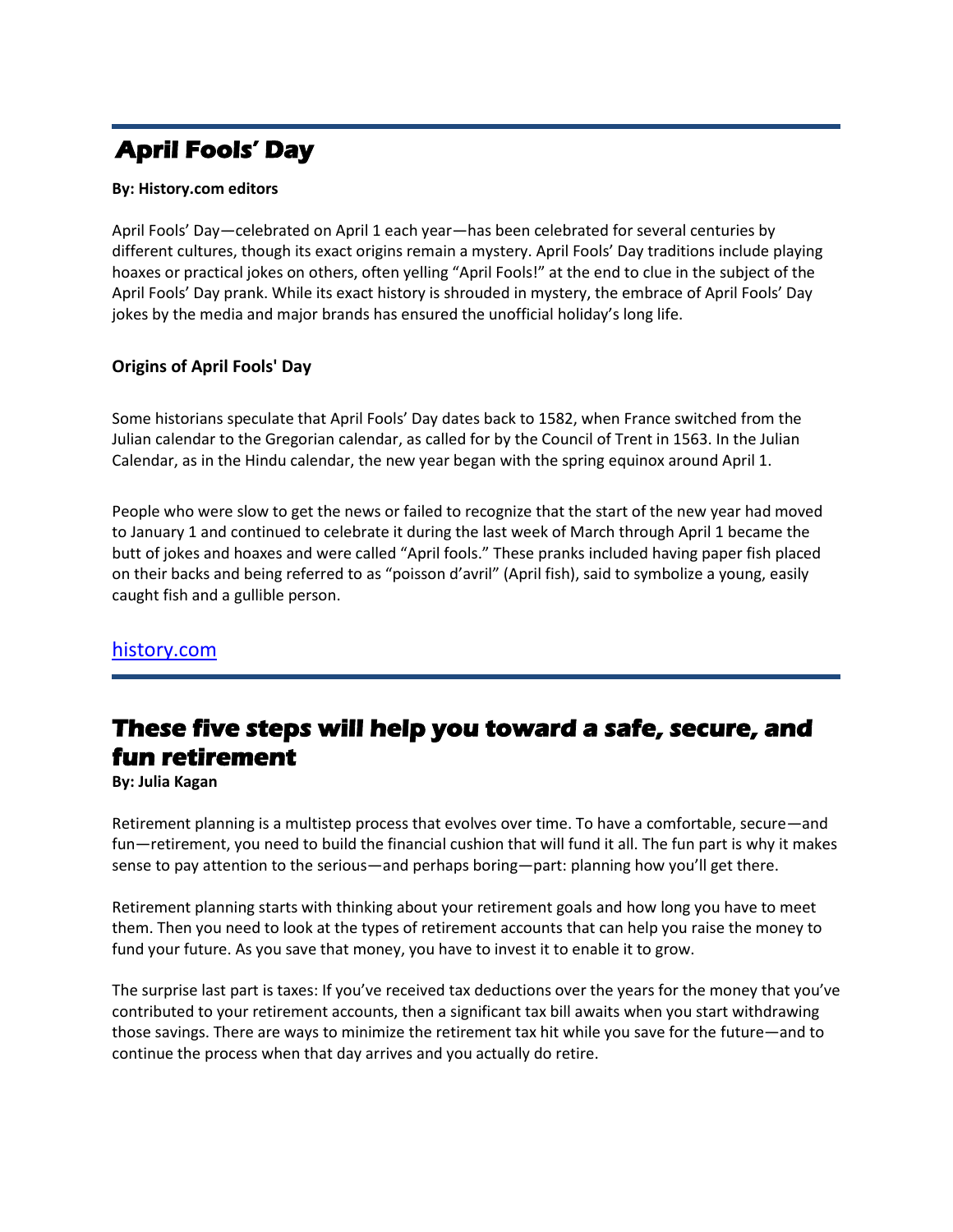We'll get into all of these issues here. But first, start by learning the five steps that everyone should take, no matter what their age, to build a solid retirement plan.

#### **KEY TAKEAWAYS**

- Retirement planning should include determining time horizons, estimating expenses, calculating required after-tax returns, assessing [risk tolerance,](https://www.investopedia.com/terms/r/risktolerance.asp) and doing estate planning.
- Start planning for retirement as soon as you can to take advantage of the power of compounding.
- Younger investors can take more risk with their investments, while investors closer to retirement should be more conservative.
- Retirement plans evolve through the years, which means portfolios should be rebalanced and estate plans updated as needed.

#### [investopedia.com](https://www.investopedia.com/articles/retirement/11/5-steps-to-retirement-plan.asp)

## **Chief's Desk Continued**

We will no longer be testing for COVID unless you specifically request to be tested. If you test positive, stay away from the rest of us until you are 24 hours post-fever – like we do with any other virus. If you test positive, and feel that it was an on-duty exposure, please follow our standard workers' compensation reporting procedures. Any leave related to COVID under workers' compensation will follow the normal industrial leave policy.

What have we learned through this experience? [In an effort to comply with our attorney's advice, I will provide this disclaimer: The following is my opinion only, and some of it is simply meant in good humor].

- Don't lick random people;
- Don't lick stuff in the store;
- Masks do not work (honestly, it says that on the box);
- Policymakers should not leave decisions solely to "experts." Science is imperfect and always evolving, it's not absolute as many wanted us to believe;
- Health care institutions and the CDC cannot count, and do not understand how to collect and/or analyze data;
- The entertainment media is not to be trusted with anything at all;
- Politicians do not have your best interest in mind;
- Fear is not healthy okay, some fear is healthy, but not what was sold to the public throughout COVID;
- You are not going to stop a virus;
- You cannot spit on your hands to clean them. You must use soap and water;
- Washing your hands is good;
- Being sedentary is bad for your health;
- Eating unhealthy foods is not good for you;
- Staying completely out of the sun is not good for you; but also, wear sunscreen;
- It's not good to cancel, or refrain from scheduling, doctor appointments for treatment of longterm health issues because you are too afraid to leave your home;
- People are mean (also, don't be those people);